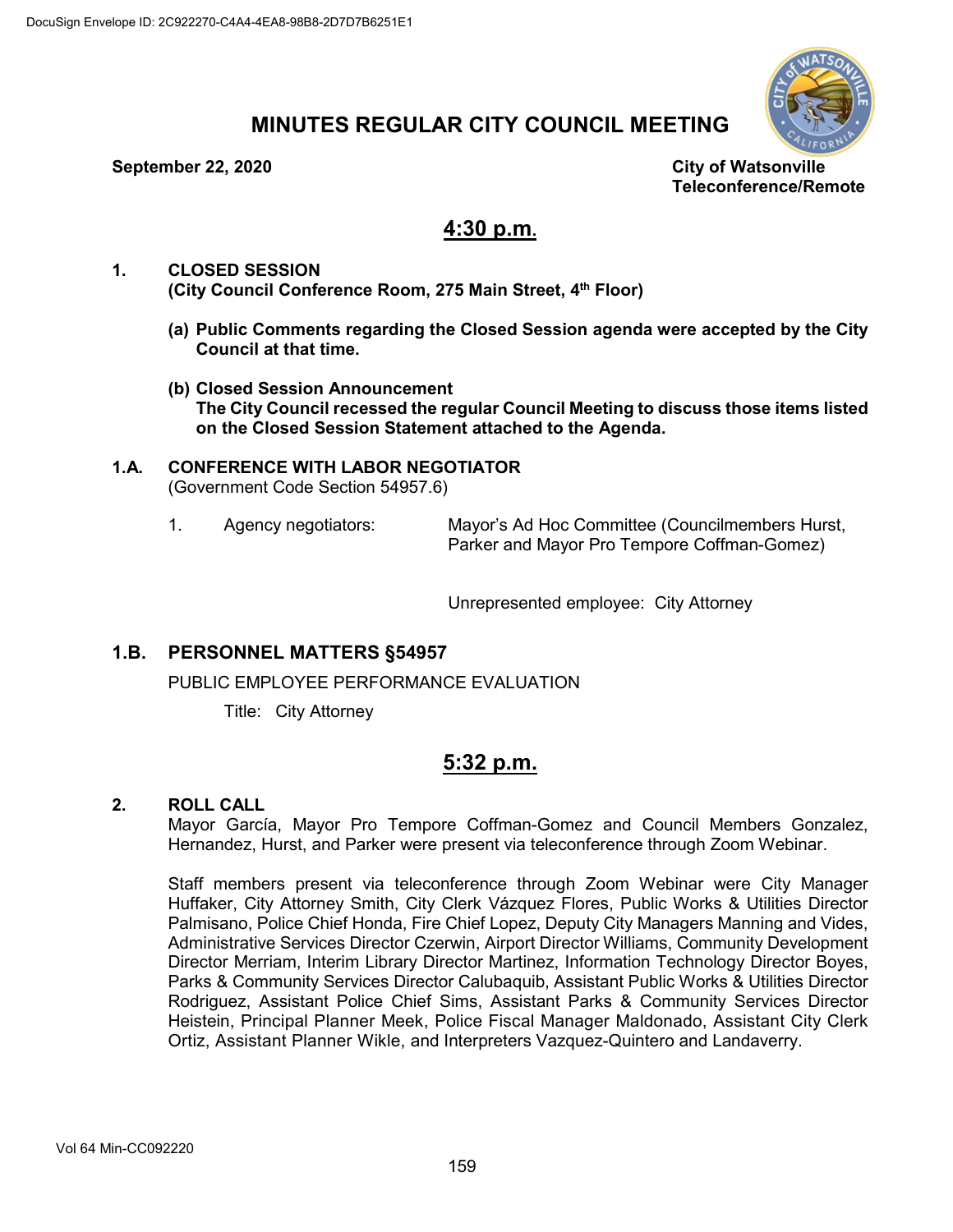- **3. PLEDGE OF ALLEGIANCE**
- **4. VIRTUAL MEETING INSTRUCTIONS**
- **5. INFORMATION ITEMS**
- **5.A. REPORT OF DISBURSEMENTS**
- **5.B. MISCELLANEOUS DOCUMENTS REPORT**
- **5.C. WRITTEN REPORTS BY COUNCIL MEMBERS REGARDING ACTIONS TAKEN ON THEIR REGIONAL COMMISSIONS/BOARD MEETINGS THAT MAY AFFECT THE CITY OF WATSONVILLE** (None)

## **6. PRESENTATIONS & ORAL COMMUNICATIONS**

#### **6.A. ORAL COMMUNICATIONS FROM THE PUBLIC**

Paz Padilla, Community Action Board of Santa Cruz County, thanked Council for supporting Watsonville residents through COVID-19 Pandemic housing struggles.

Fernie stated City Manager Huffaker was unresponsive to the community. He stated his disappointment at Member Hurst being disrespectful toward a speaker at a previous meeting.

Gina Cole invited the public to upcoming bicycling events. She encouraged residents living in the unincorporated areas of Santa Cruz County to provide input on the County of Santa Cruz Active Transportation Plan. She encouraged donations to the Campesino Caravan fundraiser.

Frances Salgado asked that Member Hurst be held accountable for his actions in regards to disrespectful gestures toward a community member at a previous meeting.

Gabriel Medina asked that Members Hurst and Parker resign from their position as Council Members. He stated the community was seeking change to the makeup of the Council and would be supporting candidates that reflected the needs of the community.

Steve Trujillo announced he was running for a seat on the Cabrillo College Governing Board. He listed reasons that Cabrillo College should not be named after Juan Rodriguez Cabrillo.

Elizabeth, District 7, asked staff to include all community meetings on the website's calendar. She voiced her concerns regarding how community meetings were being held. She stated her disappointment at Council Member Hurst's behavior towards her at a previous meeting and asked for a process for filing a complaint against a Council Member.

## **6.B. ORAL COMMUNICATIONS FROM THE COUNCIL**

Mayor Garcia asked for a moment of silence in honor of recently deceased Watsonville High School teacher Abel Mejia.

Member Gonzalez asked for a moment of silence in honor of recently deceased Ray Hermosillo. He thanked all first responders and essential workers for their efforts during the pandemic. He encouraged seniors to attend an ice cream social at the Senior Center.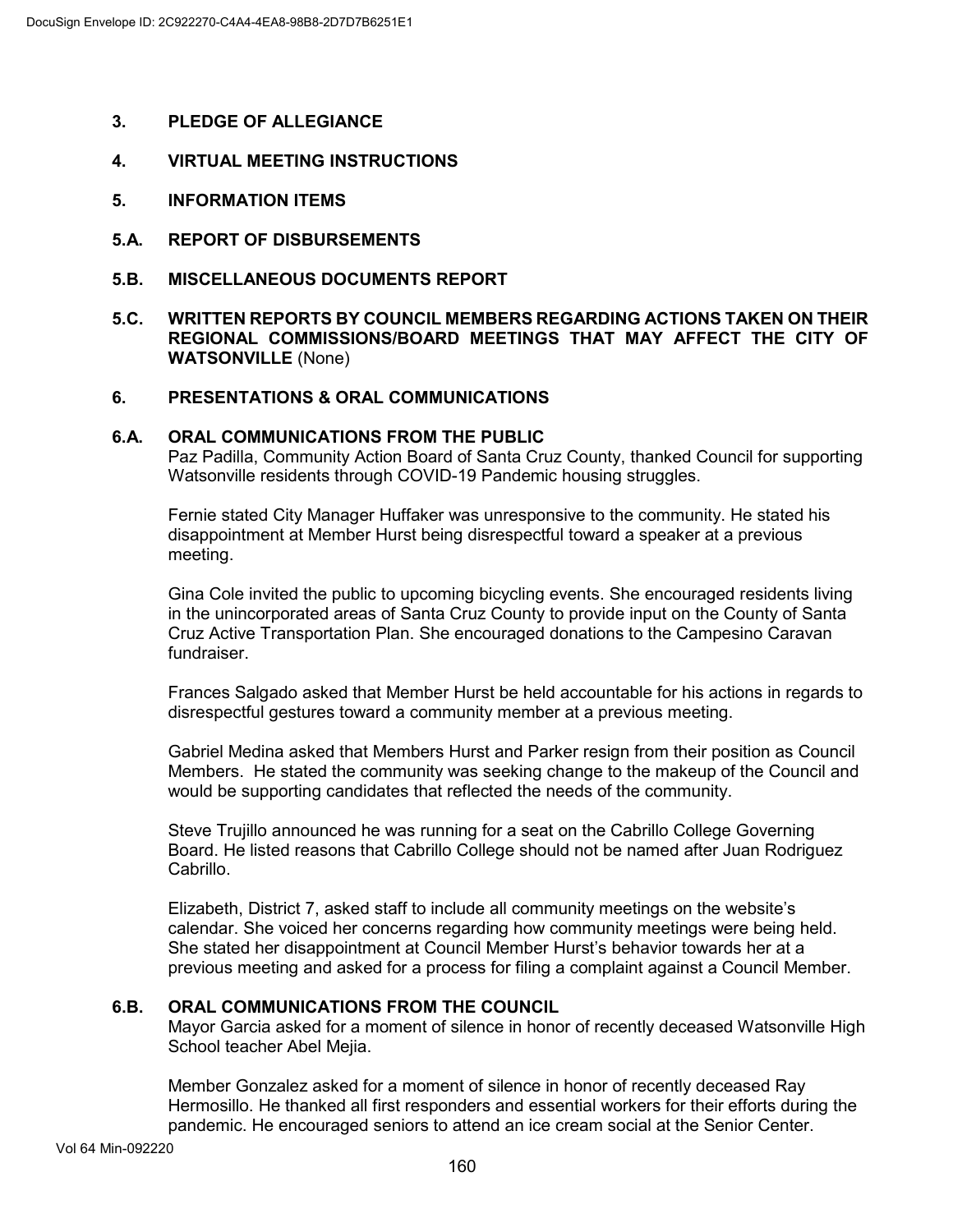Member Hurst apologized for his behavior at a previous meeting and apologized to Elizabeth for offending her. He spoke about the positive work the City had done for the community and asked for unity of the community.

Member Estrada spoke about the many challenges the community was facing and the toll it had taken on people's emotions. He stated his disappointment at the behavior exhibited by Council and the public at the previous meeting.

Mayor Pro Tempore Coffman-Gomez asked for a moment of silence in honor of recently deceased Supreme Court Justice Ruth Bader Ginsburg. She proposed reestablishing the Youth City Council program.

Member Parker asked for civility from the Council and the public. She thanked the public for their efforts to help others through the pandemic.

Member Hernandez spoke about the many challenges the community was facing in 2020. He spoke about the accomplishments of recently deceased Watsonville High School teacher Abel Mejia. He thanked the community for their efforts to help others through the pandemic. He invited the public to upcoming community events and encouraged the public to complete the census.

Mayor Garcia spoke about her participation in the Santa Cruz County Realtors Association's Mayors Summit, press conference regarding Assembly Bill 826, and meeting with Jim Brown, executive director at Santa Cruz County Arts Council. She asked the public to complete the Census.

## **6.C. REPORT OUT OF CLOSED SESSION—No Action Required**

City Attorney Smith reported that Council discussed all items listed on the Closed Session Statement, took no action on the first item, and stated the second item was confidential because it was regarding a personnel matter.

- **6.D. MAYOR'S PROCLAMATION RECOGNIZING HISPANIC HERITAGE MONTH, ACKNOWLEDGING THE WATSONVILLE FILM FESTIVAL FOR SHOWCASING LATINX STORIES IN THE COMMUNITY AND RECOGNIZING ITS EXECUTIVE DIRECTOR AND CO-FOUNDER, CONSUELO ALBA-SPEYER FOR HER WORK IN STEADILY GROWING THE FESTIVAL'S IMPACT OVER THE YEARS**
- **7. REPORTS TO COUNCIL**
- **7.A. ANNUAL MEMBER AGENCY PRESENTATION OF CENTRAL COAST COMMUNITY ENERGY BY MANAGER OF ENERGY ACCOUNT SERVICES WILLIAMS**
- **7.B. PRESENTATION REGARDING THE NEIGHBORHOOD COURTS PROGRAM AT THE SANTA CRUZ COUNTY DISTRICT ATTORNEY'S OFFICE BY ITS COORDINATOR, ELAINE JOHNSON**

#### **7.C. CITY MANAGER'S UPDATE REPORT** City Manager Huffaker, in answering Member Hernandez, spoke about Santa Cruz County guidelines for Halloween.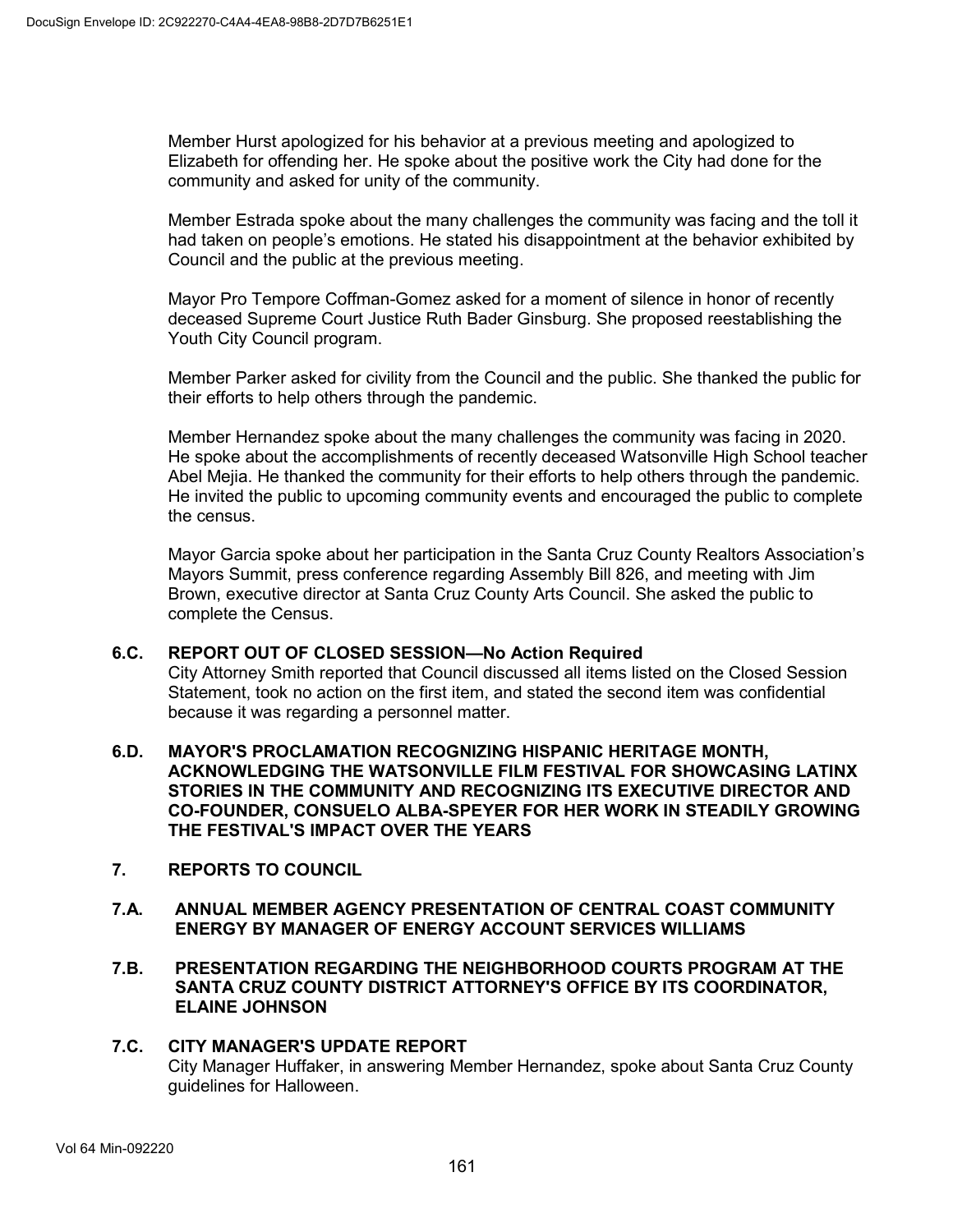City Manager Huffaker answered questions from Mayor Pro Tempore Coffman-Gomez regarding repurposing of the landfill, plans for National Night Out, and road improvements to Pennsylvania Drive.

Member Hurst recommended repurposing the landfill as a solar farm, asked the public to prevent the spread of COVID-19, complete the Census, and stay safe during Halloween.

City Manager Huffaker answered questions from Member Estrada regarding guidelines for allowing sports programs to be reinstated and County COVID-19 contact tracing.

Elizabeth, District 7, asked for results regarding George Washington Bust Survey, requested the recording of the Downtown Specific Plan Webinar, requested town hall meetings, and asked the City to cease inquiring residents about her.

City Manager Huffaker informed the public that information regarding the Downtown Specific Plan and the recording of the webinar were available online, the results of the George Washington Bust Survey would be made available and a future community meeting.

Steve Trujillo spoke about the Buddhist Temple and his efforts to clean Salsipuedes Creek and Atri Park. He asked for town hall meetings in each district. He spoke about his campaign to be elected to the Cabrillo College Governing Board.

Vanessa Quiroz-Carter, City Council candidate, spoke about challenges of collecting Census information. In answering Ms. Quiroz-Carter, City Manager Huffaker explained guidelines for reopening playgrounds and allowing for a safe Halloween.

At Mayor Garcia's request, City Clerk Vazquez Flores read a letter submitted by Rosa Noriega Rocha regarding Member Hurst's inappropriate behavior toward public member Elizabeth.

## **8. CONSENT AGENDA**

## **Public Input on any Consent Agenda Item (None)**

At Member Estrada's request, Mayor Garcia removed Item 8.E. from the Consent Agenda, to be considered under Item 9.

**MOTION:** It was moved by Member Hernandez, seconded by Member Parker and carried by the following vote to approve the Consent Agenda, except Item 8.E., which was removed:

AYES: MEMBERS: Coffman-Gomez, Estrada, Gonzalez, Hernandez, Hurst, Parker, García NOES: MEMBERS: None<br>ABSENT: MEMBERS: None MEMBERS: None

## **8.A. MOTION APPROVING MINUTES OF SEPTEMBER 8, 2020, MEETING**

### **8.B. RESOLUTION NO. 170-20 (CM): RESOLUTION AWARDING CONTRACT TO SCHAAF & WHEELER, CONSULTING CIVIL ENGINEERS, FOR DESIGN & CONSTRUCTION DOCUMENTS FOR THE MILES LANE SEWER PUMP STATION UPGRADE PROJECT, IN AN AMOUNT NOT TO EXCEED \$144,700**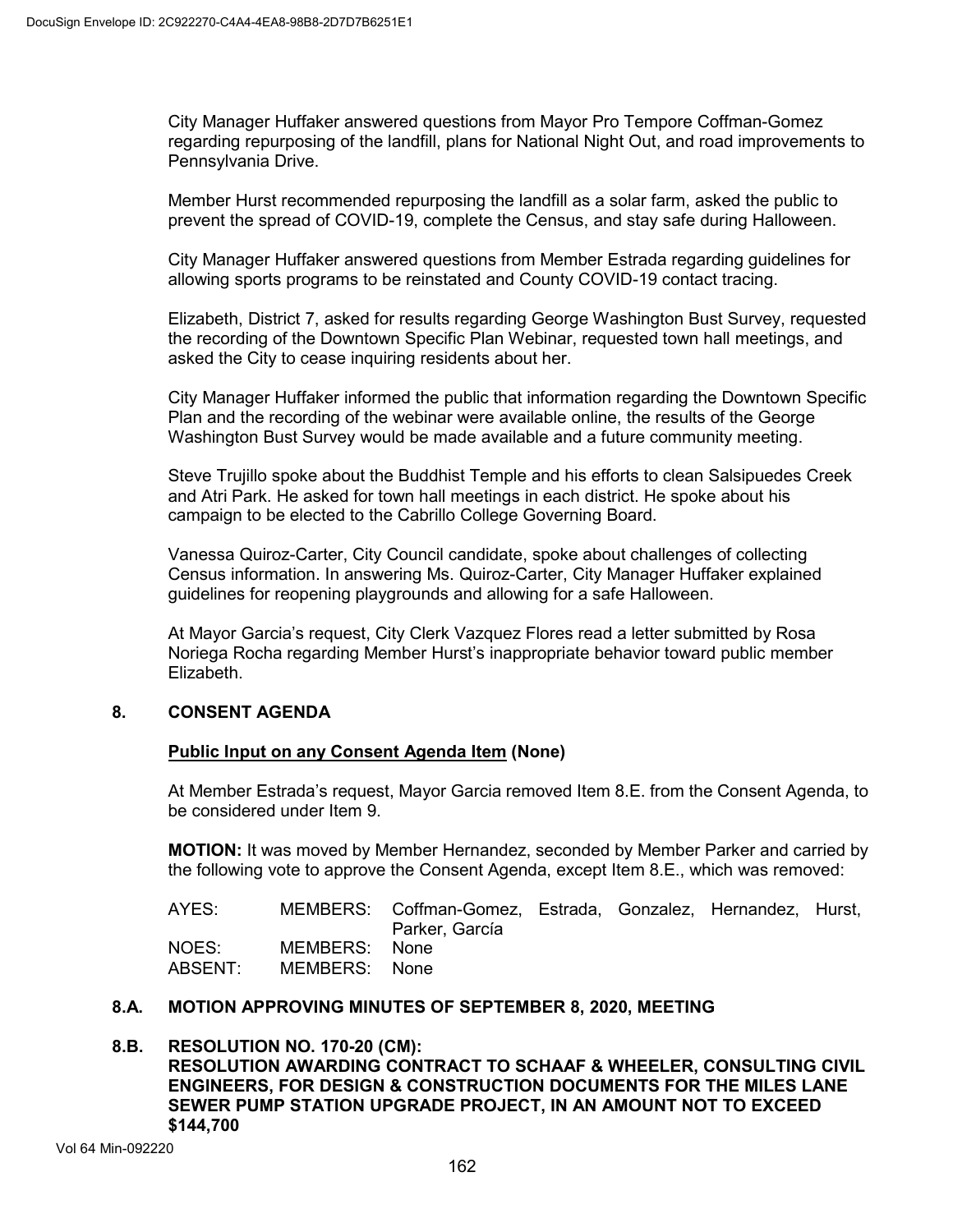- **8.C. RESOLUTION NO. 171-20 (CM): RESOLUTION APPROVING \$3 MILLION APPLICATION FOR STATEWIDE PARK DEVELOPMENT AND COMMUNITY REVITALIZATION PROGRAM GRANT FUNDS FOR REVITALIZATION OF CITY PLAZA**
- **8.D. RESOLUTION NO. 172-20 (CM): RESOLUTION APPROVING \$177,952 APPLICATION FOR PER CAPITA GRANT FUNDS FOR RAMSAY PARK DOG PARK**
- **8.E. ITEM REMOVED, SEE ITEM 9.**
- **8.F. RESOLUTION NO. 173-20 (CM): RESOLUTION ACCEPTING \$107,500 GRANT FROM THE CALIFORNIA OFFICE OF TRAFFIC SAFETY FOR FY2021: \$65,500 FOR THE SELECTIVE TRAFFIC ENFORCEMENT PROGRAM (STEP) & \$42,000 FOR THE PEDESTRIAN & BICYCLE SAFETY PROGRAM TO USE FOR THE IMPLEMENTATION OF TRAFFIC SAFETY STRATEGIES & APPROPRIATING SUCH FUNDS TO THE SPECIAL GRANTS FUND**
- **8.G. RESOLUTION NO. 174-20 (CM): RESOLUTION APPOINTING GINA COLE TO THE CITY OF WATSONVILLE PLANNING COMMISSION [DISTRICT 2]**

### **9. ITEMS REMOVED FROM CONSENT AGENDA**

At Member Estrada's request, Deputy City Manager Vides gave a report regarding Item 8.E.

Veronica Leon, Watsonville Campesino Appreciation Caravan, explained the work of the caravan she asked Council to approve the Item.

**MOTION:** It was moved by Member Estrada, seconded by Member Gonzalez and carried by the following vote to approve the Consent Agenda Item 8.E.:

AYES: MEMBERS: Coffman-Gomez, Estrada, Gonzalez, Hernandez, Hurst, Parker, García

| NOES:   | MEMBERS: | None |
|---------|----------|------|
| ABSENT: | MEMBERS: | None |

### **8.E. RESOLUTION NO. 175-20 (CM): RESOLUTION APPROVING SUBMITTAL OF GRANT APPLICATION FOR THE WATSONVILLE CAMPESINO APPRECIATION CARAVAN TO THE COUNTY OF SANTA CRUZ CARES ACT HEALTH EQUITY FUND FOR \$62,514.13**

- **10. PUBLIC HEARINGS, ORDINANCES, & APPEALS**
- **10.A. CONSIDERATION OF APPLICATION NO. PP1 FOR SPECIAL USE PERMIT TO ALLOW THE ESTABLISHMENT OF AN OFF-SALE BEER AND WINE (TYPE 20) ABC LICENSE FOR A PROPOSED GAS STATION WITH CONVENIENCE STORE AND CAR WASH (ARCO "AMPM") LOCATED AT 69 LEE ROAD (APN 018-302-06), FILED BY J&H RETAIL LLC.**
	- **1) Staff Report**

The report was given by Assistant Planner Wikle.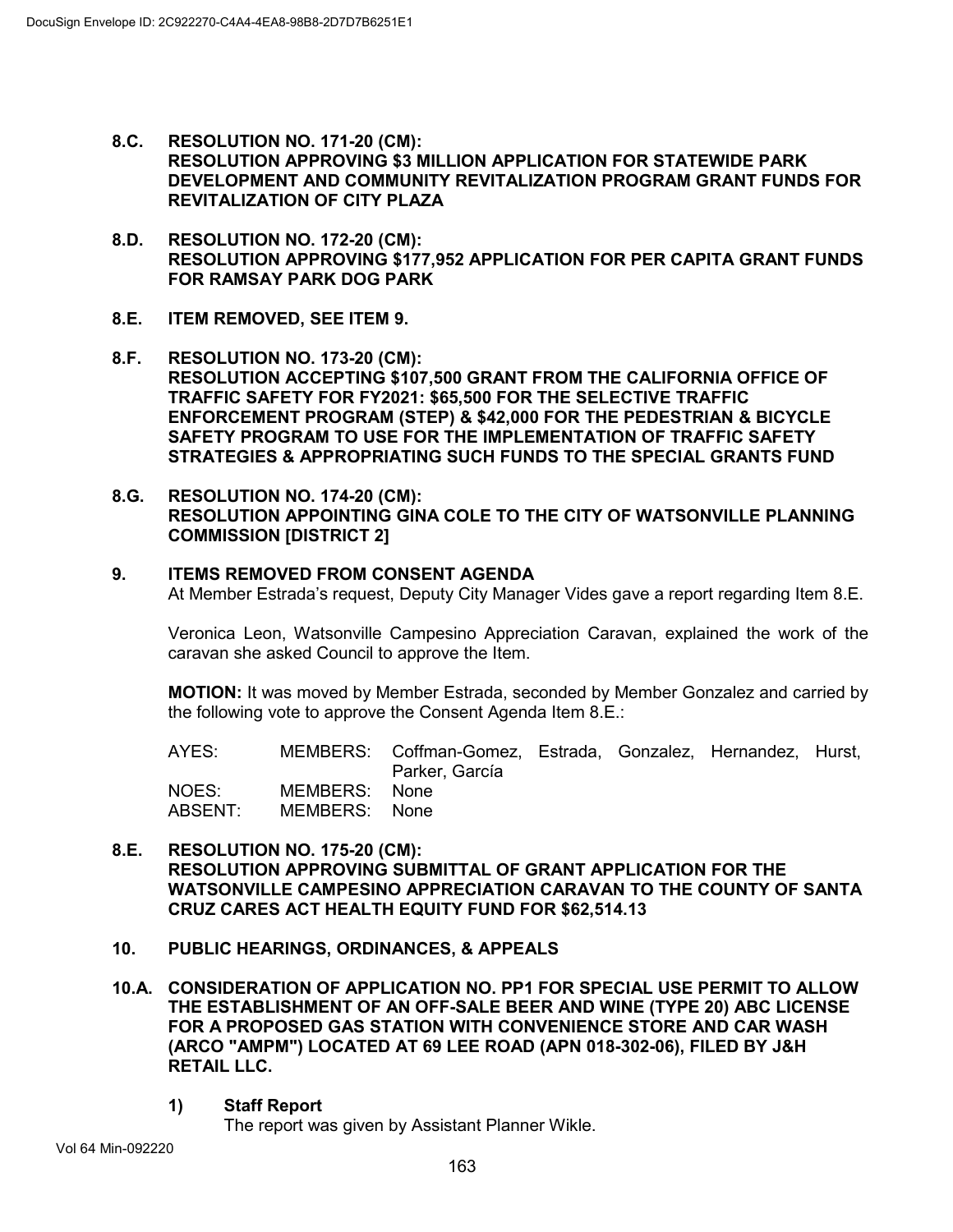## **2) Applicant Presentation**

The presentation was given by developer Haj Tut.

City Manager Huffaker and Assistant Planner Wikle answered questions from Member Estrada regarding efforts to prevent high alcohol outlet density near the project area, rating system of the application submitted for the project, concerns raised regarding the project, and potential improvements for the process used to approve alcohol sales permits.

## **3) City Council Clarifying & Technical Questions**

City Manager Huffaker and Assistant Planner Wikle answered questions from Member Estrada regarding safeguards to prevent oversaturation of alcohol outlets in the proposed area and rating of application to obtain a permit for alcohol sales.

Assistant Planner Wikle, Assistant Police Chief Sims, City Manager Huffaker, and Principal Planner Meek answered questions from Mayor Pro Tempore Coffman-Gomez regarding differences in alcohol permit types, police patrol of the project site, allowed hours of operation for alcohol sales, allowed alcohol refrigeration units, and criteria used for identifying areas as oversaturated in alcohol outlets.

Assistant Planner Wikle, Mr. Tut, and Principal Planner Meek answered questions from Member Hernandez regarding allowed alcohol sales at the proposed alcohol outlet, criteria used for approving the alcohol permit, saturation of alcohol outlets in the area, potential customer base for the business, and potential tax revenues for the City.

Community Development Director Merriam answered questions from Member Gonzalez regarding input from non-profits near the project site, effects the alcohol outlet would have on oversaturation of alcohol in the area, other potential businesses and additional alcohol outlets on the same property.

Assistant Planner Wikle and Principal Planner Meek answered questions from Mayor Garcia regarding definition of conditional use permit and potential for additional requests for alcohol permits on the same property in question.

## **4) Public Hearing**

Mayor García opened the public hearing.

Steve Trujillo stated his concerns regarding new alcohol outlet and effects would have on the community.

Elizabeth, District 7, asked that the proposed development seek local businesses to lease space and avoid fast food outlets.

After checking if anyone in the teleconference wanted to speak on the matter, hearing none, Mayor García closed the public hearing.

**5) MOTION**: It was moved by Member Hurst, seconded by Member Hernandez to and carried by the following vote approve the resolution listed under 10.A.7) below: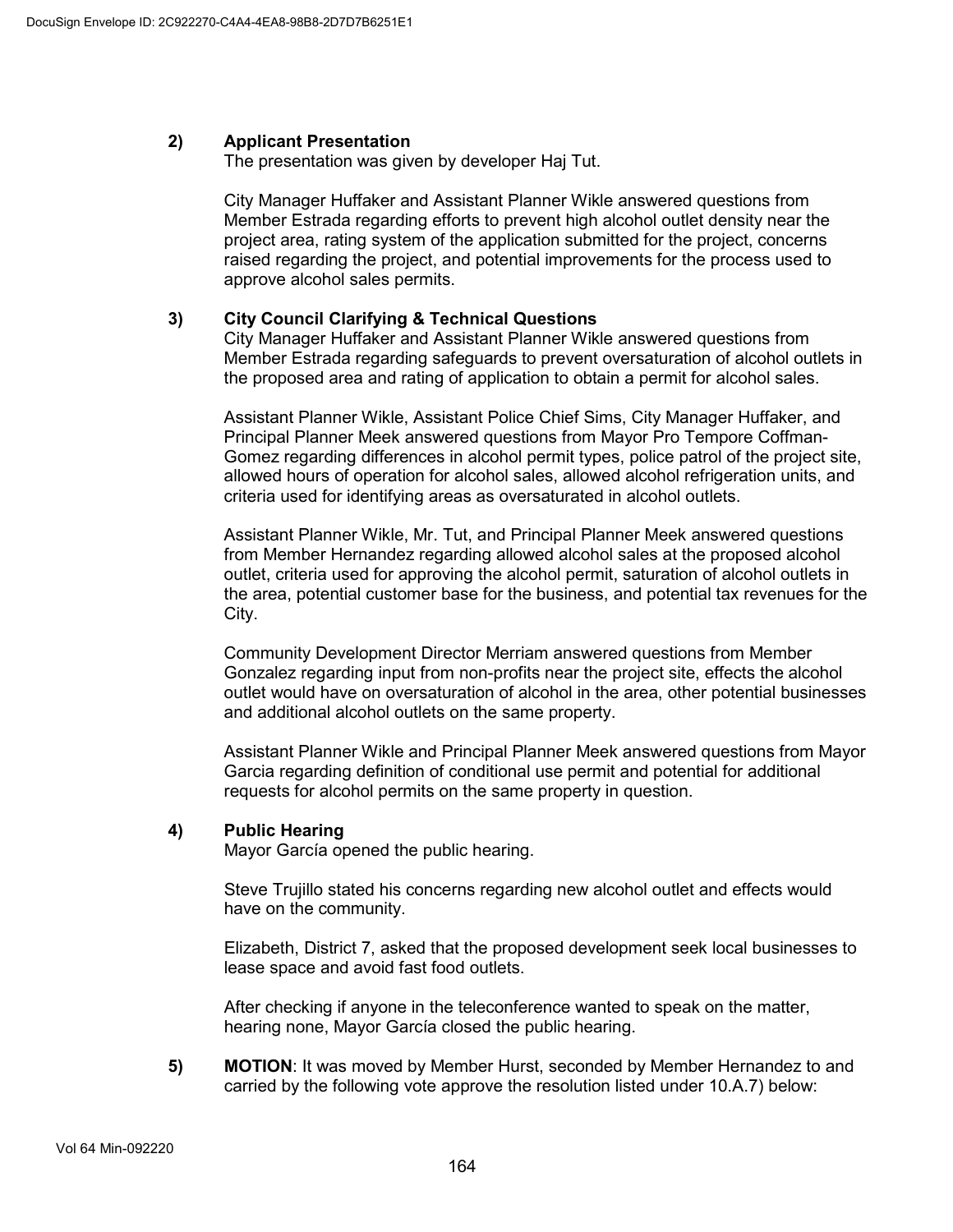## **6) City Council Deliberation on the Motion**

Member Estrada requested ordinances that manage saturation of fast food establishments as well as cannabis dispensaries in order to deter unhealthy habits.

Member Gonzalez asked the developer to pursue tenants that would offer nutritious food.

Mayor Garcia stated her concerns regarding oversaturation of alcohol outlets in the census tract where the proposed project was located.

Mr. Tut answered questions from Member Parker regarding efforts to attract local businesses to occupy their lease spaces.

#### **7) RESOLUTION NO. 176-20 (CM): RESOLUTION APPROVING A SPECIAL USE PERMIT (APPLICATION NO. PP1) TO ALLOW THE ESTABLISHMENT OF A TYPE 20 OFF-SALE BEER & WINE LICENSE IN GAS STATION WITH CONVENIENCE STORE & CAR WASH WITH ALCOHOL SALES AT THE ARCO "AM/PM" AT 69 LEE ROAD (APN 018-302-06)**

**MOTION:** The above motion carried by the following vote:

| AYES:            |                                  | MEMBERS: Coffman-Gomez, Estrada, Gonzalez, Hernandez,<br>Hurst, Parker |
|------------------|----------------------------------|------------------------------------------------------------------------|
| NOES:<br>ABSENT: | MEMBERS: Garcia<br>MEMBERS: None |                                                                        |

#### **11. NEW BUSINESS**

#### **11.A. CONSIDERATION OF APPROVAL OF RAMSAY PARK PUMP TRACK PLANS & AUTHORIZING THE CITY MANAGER TO EXECUTE A CONSTRUCTION AND MAINTENANCE CONTRACT WITH MOUNTAIN BIKERS OF SANTA CRUZ (MBOSC)**

#### **1) Staff Report**

The report was given by Assistant Parks & Community Services Director Heistein.

Garrett Hammack and Drew Perkins, representing Mountain Bikers of Santa Cruz County, gave a report.

#### **2) City Council Clarifying & Technical Questions**

Assistant Parks & Community Services Director Heistein and Mr. Hammack answered questions from Mayor Pro Tempore Coffman-Gomez regarding allowed use of the pump track, etiquette for track users, proposed size of pump track, potential amenities, access to the pump track from nearby trails, efforts by staff to keep the area safe, and potential use of pump track for competitions and education.

Mr. Hammack answered questions from Member Hernandez regarding track options that would be available to users.

In answering Member Gonzalez, Mr. Hammack spoke about options available to users that would deter conflicts at the pump track, pump track design, and ongoing maintenance of the pump track.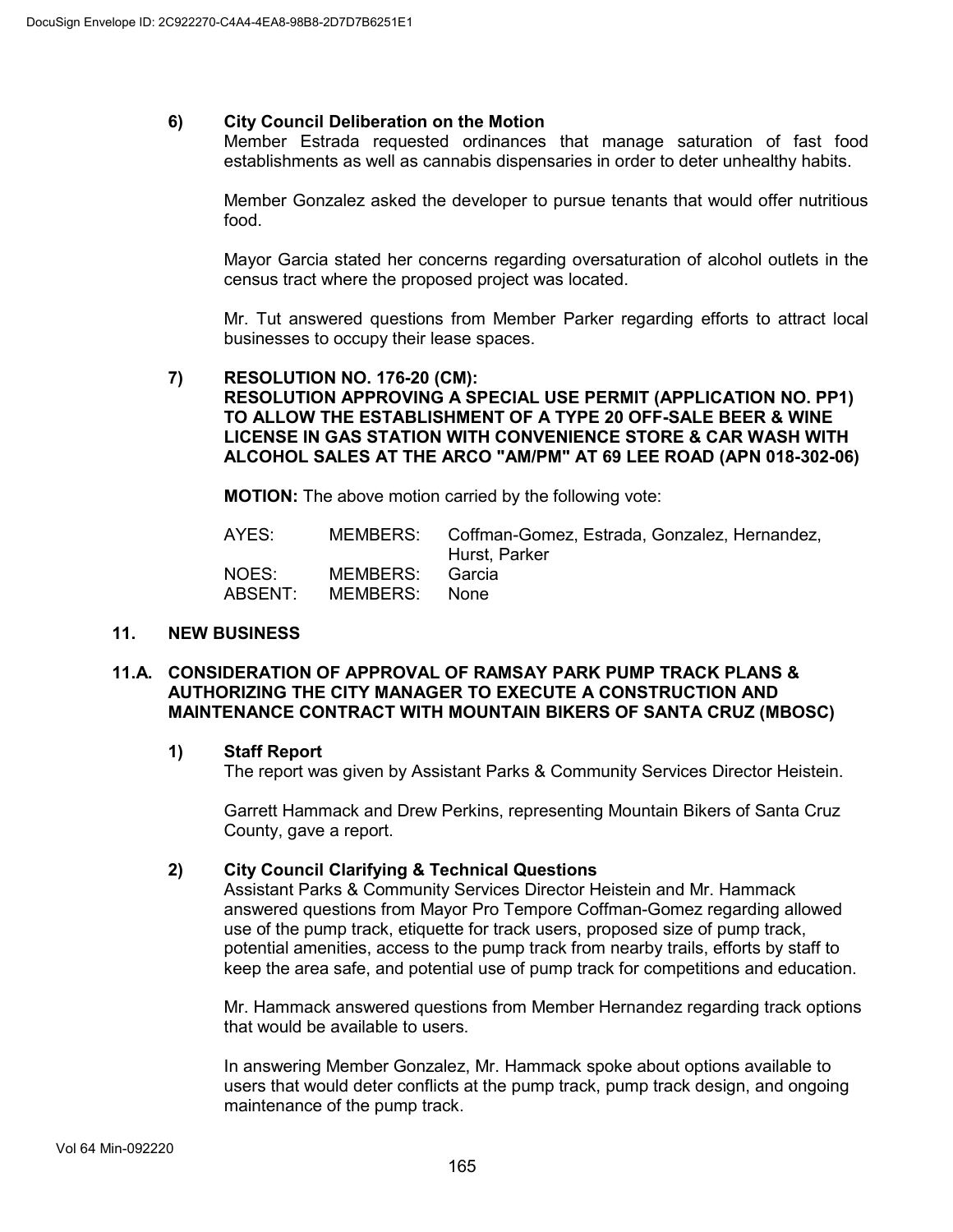Mr. Hammack, Assistant Parks & Community Services Director Heistein, and Parks & Community Services Director Calubaquib answered questions from Member Estrada regarding materials that would be used for construction, areas that would provide shade, and potential partnerships with organizations that provide assistance to those seeking bicycles or bicycle safety education.

In answering Mayor Garcia, Mr. Hammack spoke about suggested bicycles and safety equipment for use of the pump track.

## **3) Public Input**

Gina Cole spoke in support of the proposed project.

Elizabeth, District 7, spoke in support of the proposed project, but asked that the memorial benches remain untouched. She encouraged Council to pursue a program to make bicycles accessible to children.

Steve Trujillo spoke in support of the proposed project and asked Council to pursue a program to make bicycles accessible to children.

**4) MOTION**: It was moved by Member Hernandez, seconded by Mayor Pro Tempore Coffman-Gomez to approve the resolution listed below:

### **5) City Council Deliberation on Motion**

Members Hernandez and Gonzalez spoke about the benefits that the proposed project would have on the community.

Member Hurst thanked staff and Mountain Bikers of Santa Cruz County for their efforts.

Mayor Pro Tempore Coffman-Gomez asked staff to explore partnerships to provide bicycles to those in need.

Mayor Garcia asked staff to encourage girls to use the pump track.

#### **6) RESOLUTION NO. 177-20 (CM):**

**RESOLUTION APPROVING CONSTRUCTION & MAINTENANCE CONTRACT WITH MOUNTAIN BIKERS OF SANTA CRUZ FOR THE RAMSAY PARK BICYCLE PUMP TRACK, APPROVING THE PLANS FOR THE RAMSAY PARK BICYCLE PUMP TRACK & AUTHORIZING THE CITY ENGINEER TO MAKE ANY NON-SUBSTANTIVE MODIFICATIONS DEEMED NECESSARY AS DETERMINED DURING THE COURSE OF CONSTRUCTION**

**MOTION:** The above motion carried by the following vote:

AYES: MEMBERS: Coffman-Gomez, Estrada, Gonzalez, Hernandez, Hurst Parker, Garcia NOES: MEMBERS: None<br>ABSENT: MEMBERS: None MEMBERS:

#### **12. EMERGENCY ITEMS ADDED TO AGENDA**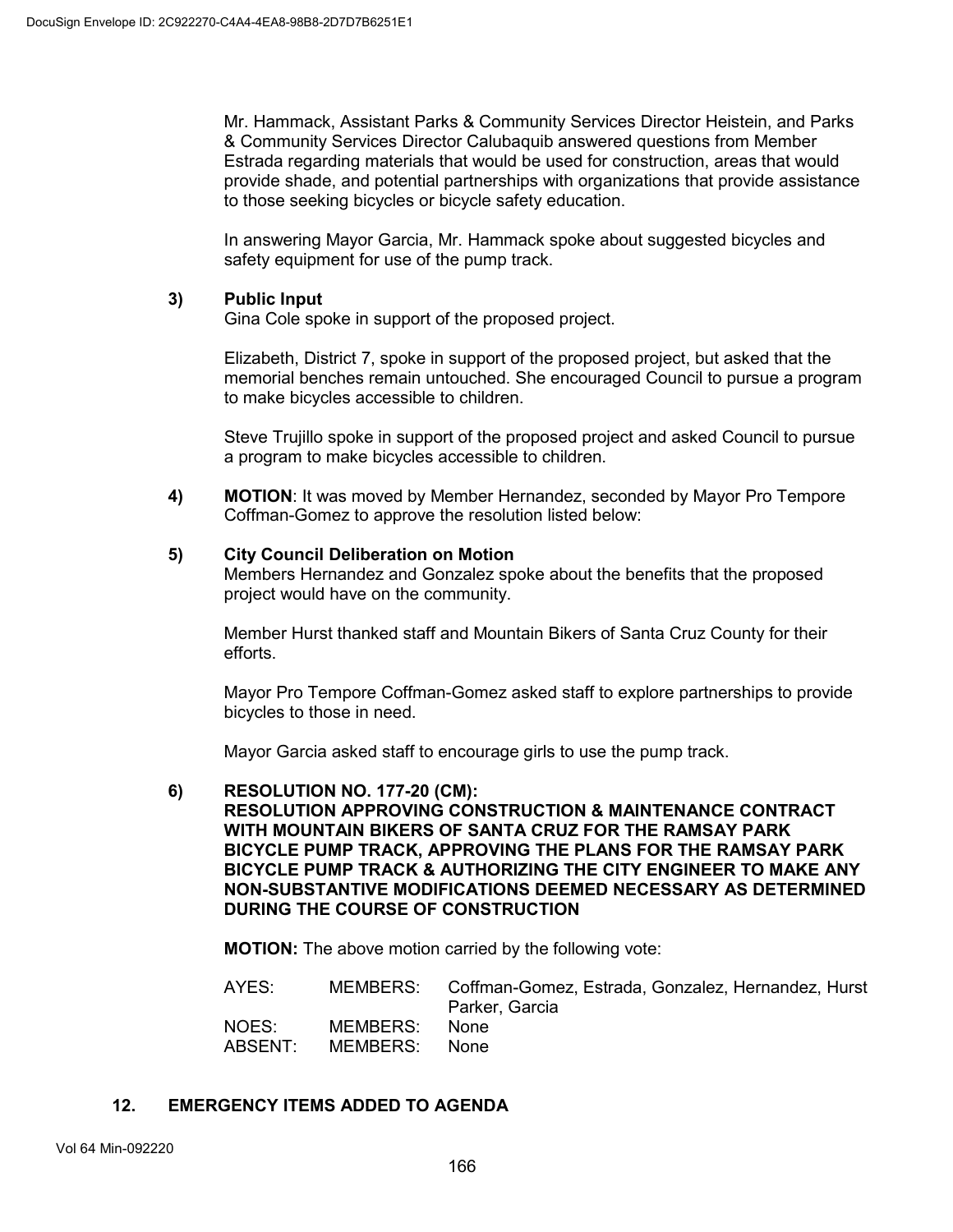## **13. REQUESTS & SCHEDULING FUTURE AGENDA ITEMS (None)**

Member Estrada requested a report regarding fireworks use on the Fourth of July and mitigating its use throughout the year.

Mayor Coffman-Gomez requested a report by the County of Santa Cruz on projects in Watsonville, a report regarding Transient Occupancy Tax revenue changes by Visit Santa Cruz County CEO Maggie Ivy, and a discussion item on the rules of conduct by Council.

Member Gonzalez requested an update by the Navigation Day Center.

Member Hernandez requested a presentation on Schools and Community First from Pájaro Valley Unified School District.

Mayor Garcia requested a report regarding process for filing a complaint against a council member. She asked the public to participate in the virtual Watsonville Academy.

#### **14. ADJOURNMENT**

The meeting adjourned at 10:18 p.m.

DocuSianed by:

becca Garcia

स्<del>धाधट</del>स्थि<sup>ण</sup>∵ García, Mayor

ATTEST:

DocuSigned by: V Olors Blat  $\sqrt{2}$ 

Beatriz Vázquez Flores, City Clerk